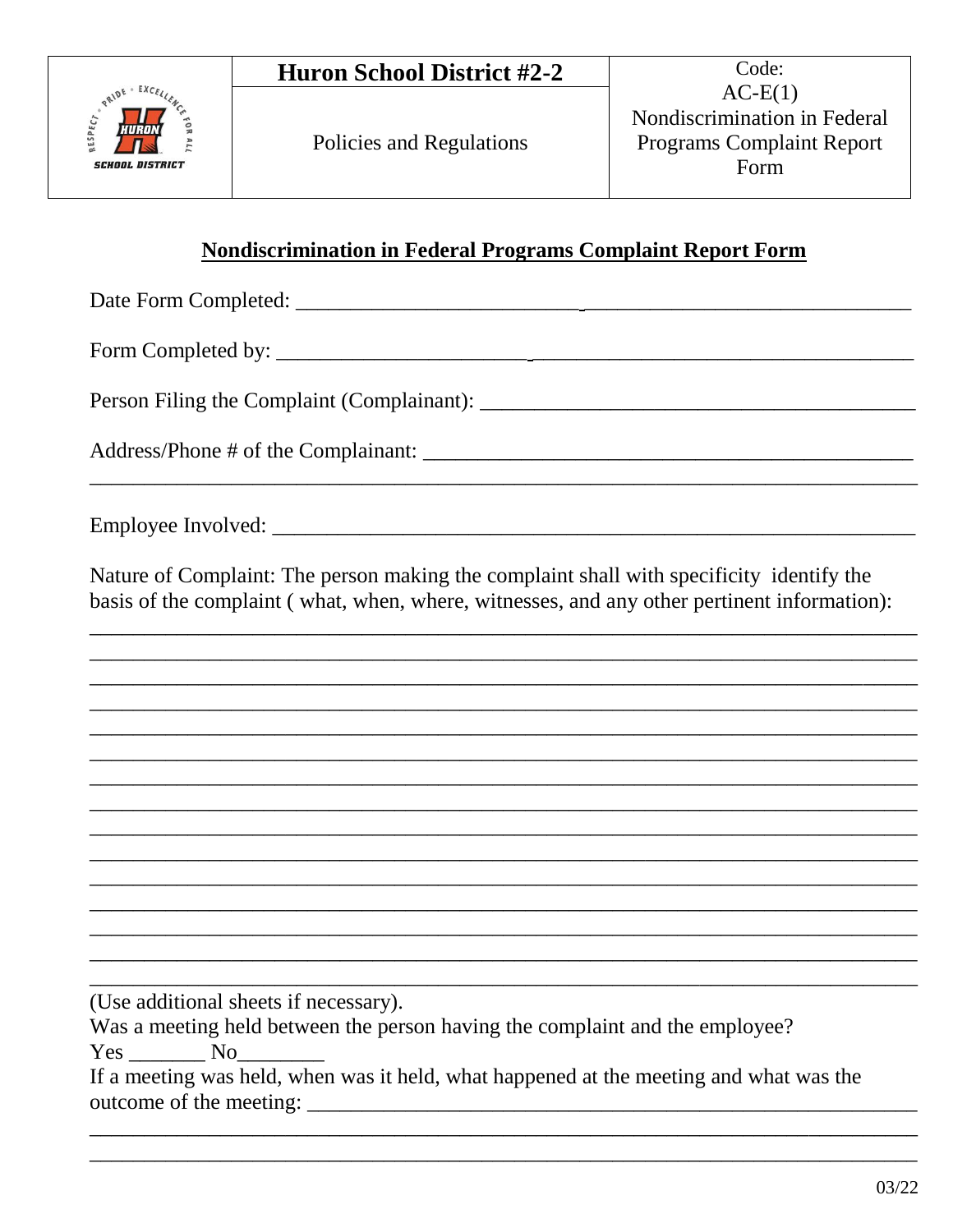|                                                 | <b>Huron School District #2-2</b>                                                               | Code:                                                                                 |
|-------------------------------------------------|-------------------------------------------------------------------------------------------------|---------------------------------------------------------------------------------------|
| <b>CARDE - EXCELL</b><br><i>SCHOOL DISTRICT</i> | Policies and Regulations                                                                        | $AC-E(1)$<br>Nondiscrimination in Federal<br><b>Programs Complaint Report</b><br>Form |
|                                                 |                                                                                                 |                                                                                       |
|                                                 |                                                                                                 |                                                                                       |
| Date                                            | Complainant                                                                                     |                                                                                       |
| Date                                            | School Official Completing the Report Form                                                      |                                                                                       |
|                                                 | If resolution, manner in which the complaint was resolved:                                      |                                                                                       |
|                                                 |                                                                                                 |                                                                                       |
| merits of the complaint:                        | If no mutually agreed upon resolution was reached, I request a decision by the Principal on the |                                                                                       |
|                                                 |                                                                                                 |                                                                                       |
|                                                 | Yes ________ No ________ Complainant (initial ____________) Date ________________               |                                                                                       |
|                                                 |                                                                                                 |                                                                                       |
| Date                                            | School Employee Completing the Sexual Harassment Report Form                                    |                                                                                       |